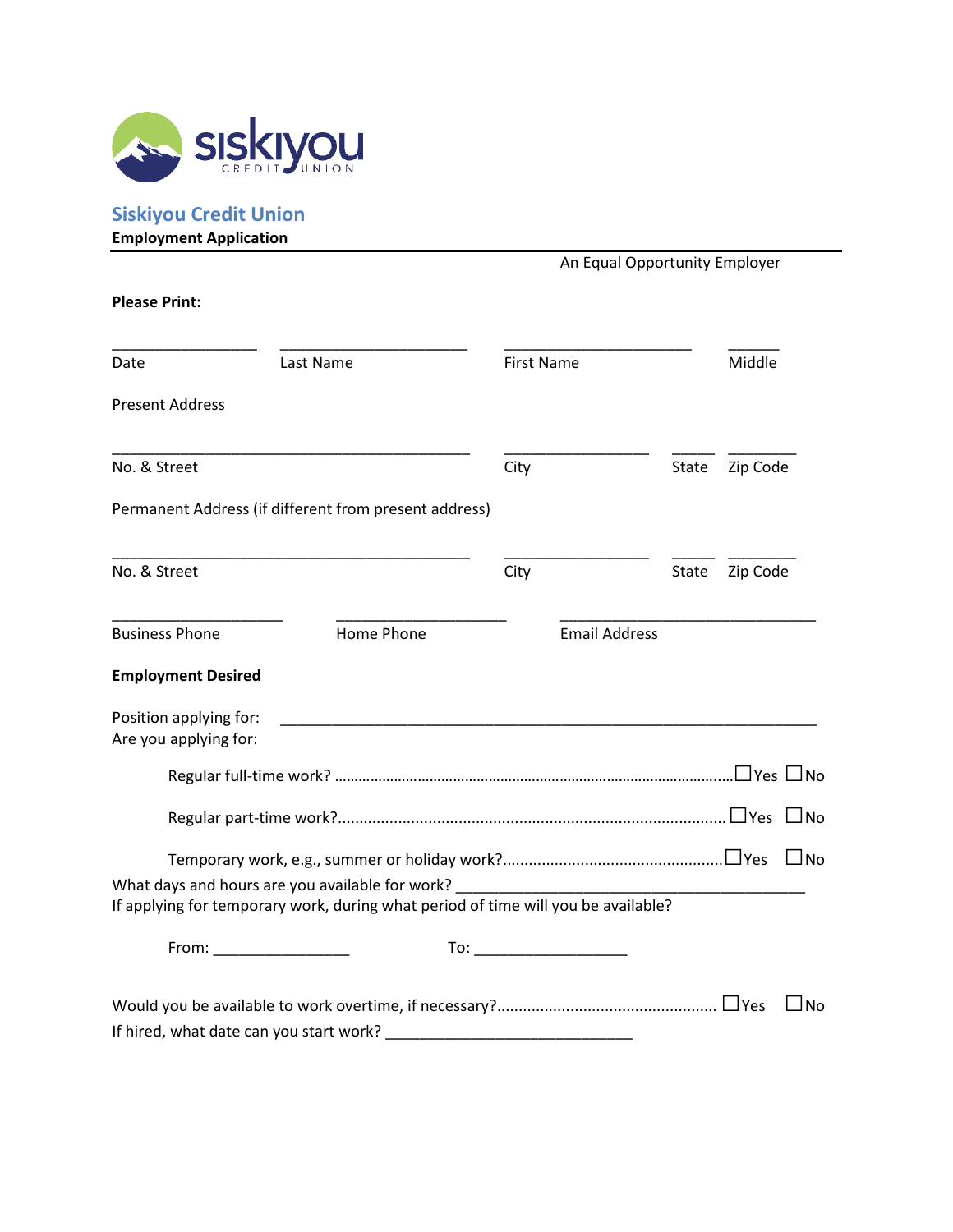| <b>Personal Information:</b>                                                                                                                                                                                     |                      |
|------------------------------------------------------------------------------------------------------------------------------------------------------------------------------------------------------------------|----------------------|
|                                                                                                                                                                                                                  |                      |
| Have you ever applied to or worked for <b>Siskiyou Credit Union</b> before?                                                                                                                                      | $\Box$ Yes $\Box$ No |
| Why are you applying for work at Siskiyou Credit Union?                                                                                                                                                          |                      |
|                                                                                                                                                                                                                  |                      |
| If hired, would you have a reliable means of transportation to and from work? $\Box$ Yes $\Box$ No<br>Are you at least 18 years old? (If under 18, hire is subject to verification that you are of minimum legal |                      |
| Are you able to perform the essential functions of the job for which you are applying, either with or                                                                                                            |                      |
| If no, describe the functions that cannot be performed.                                                                                                                                                          |                      |
|                                                                                                                                                                                                                  |                      |

(Note: We comply with the ADA and consider reasonable accommodation measures that may be necessary for eligible applicants/employees to perform essential functions. Hire may be subject to passing a medical examination, and to skill and agility tests.)

We may refuse to hire relatives of present employees if doing so could result in actual or potential problems in supervision, security, safety, morale or if doing so could create conflicts of interest.

\_\_\_\_\_\_\_\_\_\_\_\_\_\_\_\_\_\_\_\_\_\_\_\_\_\_\_\_\_\_\_\_\_\_\_\_\_\_\_\_\_\_\_\_\_\_\_\_\_\_\_\_\_\_\_\_\_\_\_\_\_\_\_\_\_\_\_\_\_\_\_\_\_\_\_\_\_\_\_\_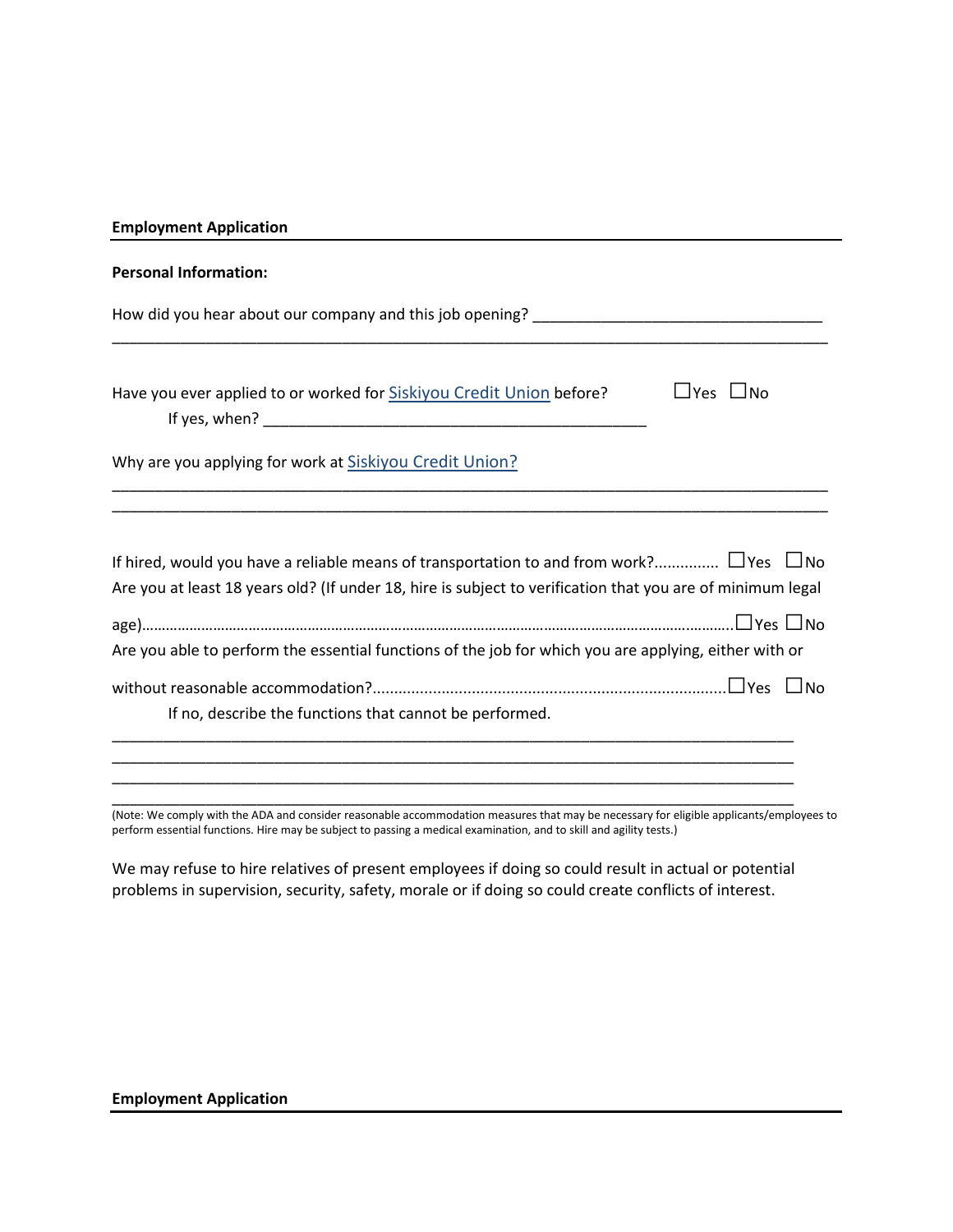**Education, Training, and Experience:** 

| School | Name and Address                                                                                       |                | No. of Years<br>Completed | Did you<br>Graduate?       | Degree or<br>Diploma |
|--------|--------------------------------------------------------------------------------------------------------|----------------|---------------------------|----------------------------|----------------------|
|        |                                                                                                        |                |                           |                            |                      |
|        |                                                                                                        |                |                           | $\square$ Yes $\square$ No |                      |
|        | Name                                                                                                   |                |                           |                            |                      |
|        | Address                                                                                                |                |                           |                            |                      |
|        | City                                                                                                   | State Zip Code |                           |                            |                      |
|        |                                                                                                        |                |                           | $\Box$ Yes $\Box$ No       |                      |
|        | Name                                                                                                   |                |                           |                            |                      |
|        | Address                                                                                                |                |                           |                            |                      |
|        | City                                                                                                   | State Zip Code |                           |                            |                      |
|        |                                                                                                        |                |                           | $\Box$ Yes $\Box$ No       |                      |
|        | Name                                                                                                   |                |                           |                            |                      |
|        | Address                                                                                                |                |                           |                            |                      |
|        | City                                                                                                   | State Zip Code |                           |                            |                      |
|        |                                                                                                        |                |                           |                            |                      |
|        | Do you have any other experience, training, qualifications or skills that you feel make you especially |                |                           |                            |                      |
|        | suited for work at Siskiyou Credit Union?                                                              |                |                           | $\Box$ Yes $\Box$ No       |                      |
|        | If so, please explain:                                                                                 |                |                           |                            |                      |
|        |                                                                                                        |                |                           |                            |                      |
|        |                                                                                                        |                |                           |                            |                      |
|        |                                                                                                        |                |                           |                            |                      |
|        |                                                                                                        |                |                           |                            |                      |
|        |                                                                                                        |                |                           |                            |                      |
|        |                                                                                                        |                |                           |                            |                      |

**Employment Application**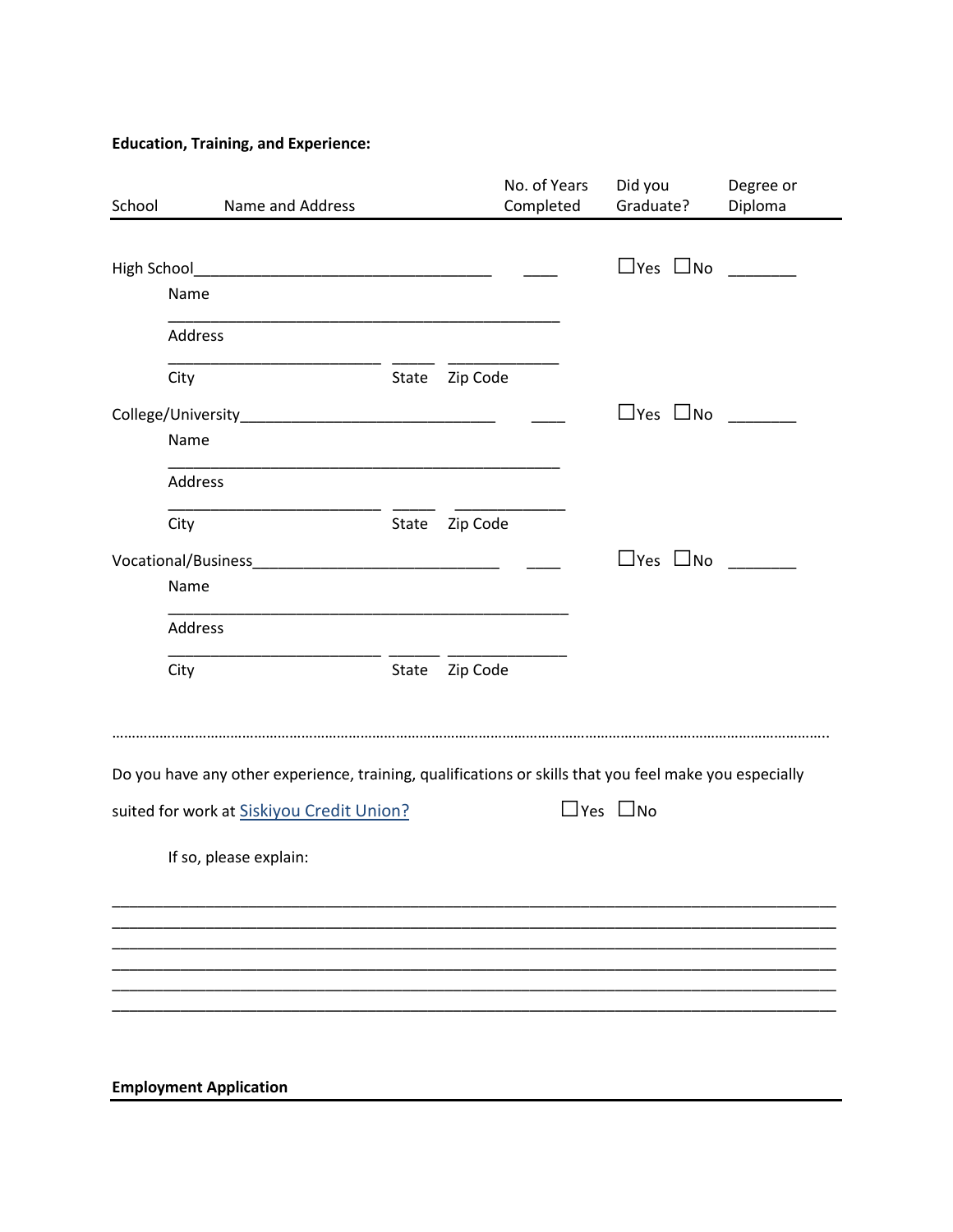## **Employment History:**

List below all present or past employment starting with your most recent employer (last five years sufficient).

You must complete this section even if you are attaching a resume.

| Name of Employer              |              |      | Phone Number           |       |          |          |  |
|-------------------------------|--------------|------|------------------------|-------|----------|----------|--|
| Type of Business              |              |      | Your Supervisor's Name |       |          |          |  |
| Address & Street              |              |      | City                   |       | State    | Zip Code |  |
| <b>Dates of Employment:</b>   | From: $\_\_$ |      | To: ____________       |       |          |          |  |
| Your Position & Duties        |              |      |                        |       |          |          |  |
| Reason for Leaving            |              |      |                        |       |          |          |  |
|                               |              |      |                        |       |          |          |  |
|                               |              |      |                        |       |          |          |  |
|                               |              |      |                        |       |          |          |  |
| Name of Employer              |              |      | Phone Number           |       |          |          |  |
| Type of Business              |              |      | Your Supervisor's Name |       |          |          |  |
| Address & Street              |              | City |                        | State | Zip Code |          |  |
| <b>Dates of Employment:</b>   | From: 1988   |      | $\overline{10}$ :      |       |          |          |  |
| Your Position & Duties        |              |      |                        |       |          |          |  |
| Reason for Leaving            |              |      |                        |       |          |          |  |
|                               |              |      |                        |       |          |          |  |
| <b>Employment Application</b> |              |      |                        |       |          |          |  |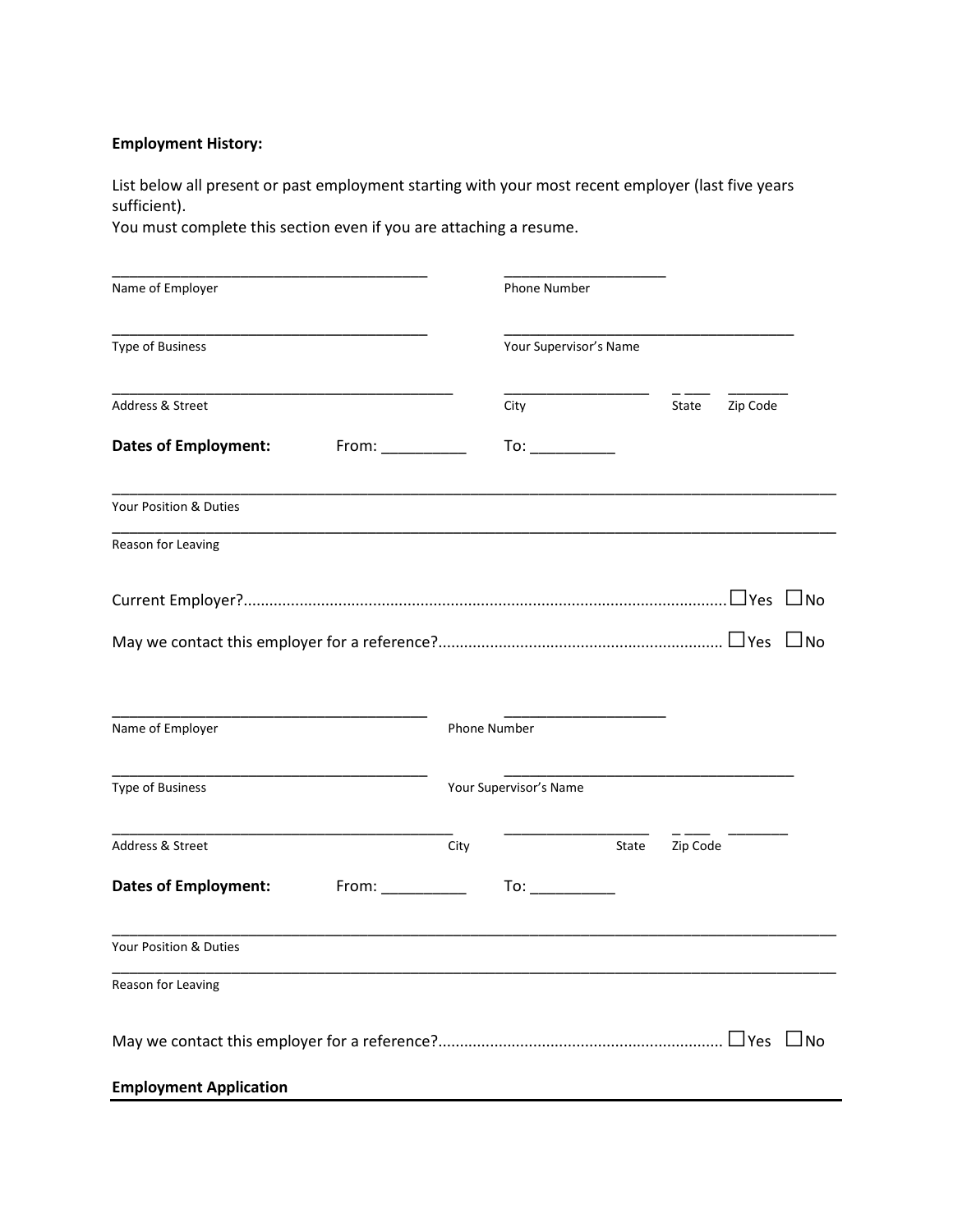| Name of Employer            |       | Phone Number |                        |       |              |    |
|-----------------------------|-------|--------------|------------------------|-------|--------------|----|
| Type of Business            |       |              | Your Supervisor's Name |       |              |    |
| Address & Street            |       | City         |                        | State | Zip Code     |    |
| <b>Dates of Employment:</b> | From: |              | To:                    |       |              |    |
| Your Position & Duties      |       |              |                        |       |              |    |
| Reason for Leaving          |       |              |                        |       |              |    |
|                             |       |              |                        |       | $\sqcup$ Yes | N٥ |

| Name of Employer              |                                                                                                                                                                                                                               | Phone Number           |       |            |     |  |
|-------------------------------|-------------------------------------------------------------------------------------------------------------------------------------------------------------------------------------------------------------------------------|------------------------|-------|------------|-----|--|
| Type of Business              |                                                                                                                                                                                                                               | Your Supervisor's Name |       |            |     |  |
| <b>Address &amp; Street</b>   | City                                                                                                                                                                                                                          |                        | State | Zip Code   |     |  |
| <b>Dates of Employment:</b>   | From: Network of the state of the state of the state of the state of the state of the state of the state of the state of the state of the state of the state of the state of the state of the state of the state of the state | $\overline{10}$ :      |       |            |     |  |
| Your Position & Duties        |                                                                                                                                                                                                                               |                        |       |            |     |  |
| Reason for Leaving            |                                                                                                                                                                                                                               |                        |       |            |     |  |
|                               |                                                                                                                                                                                                                               |                        |       | $\Box$ Yes | ⊥No |  |
| <b>Employment Application</b> |                                                                                                                                                                                                                               |                        |       |            |     |  |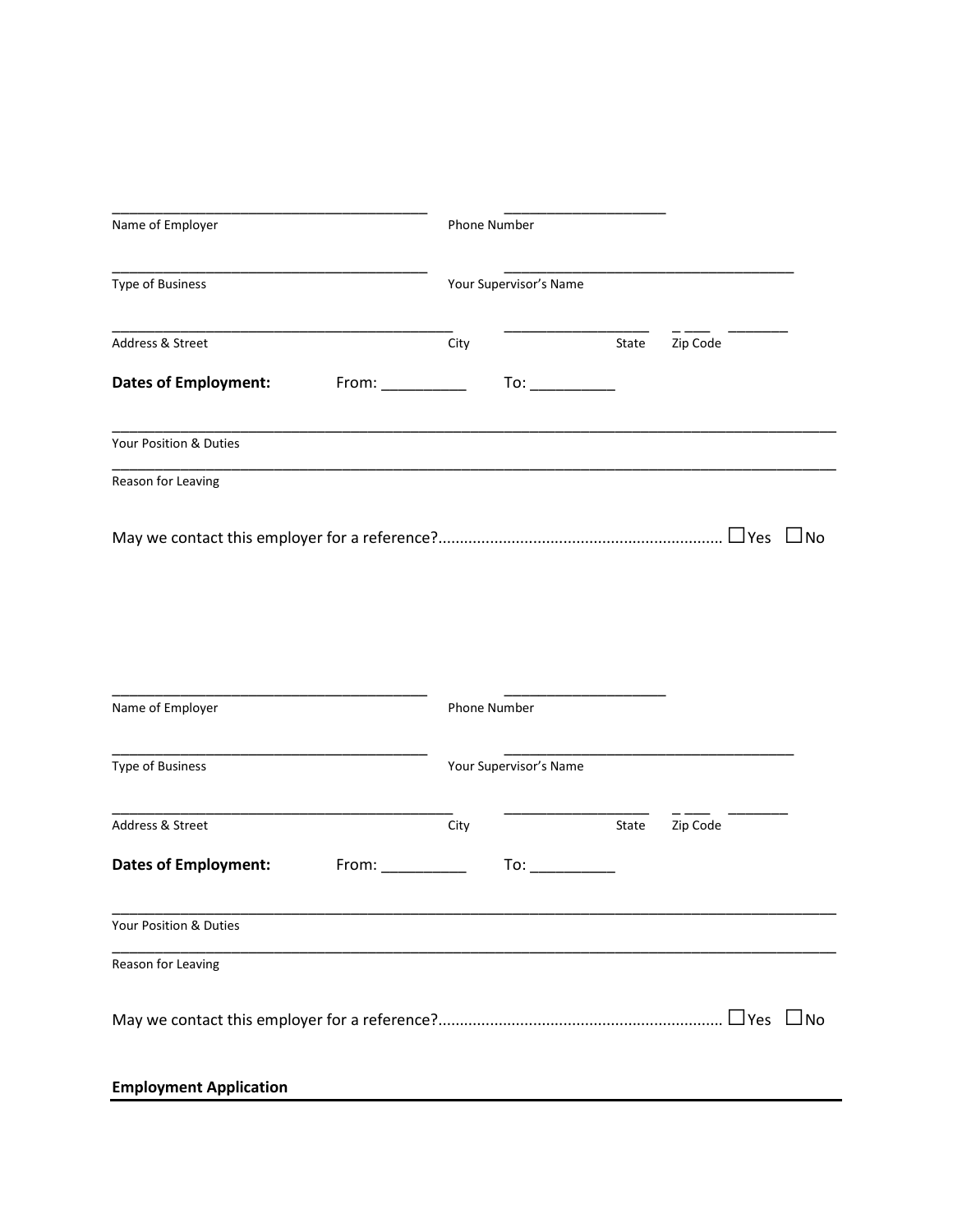## **References:**

List below three persons not related to you who have knowledge of your work performance within the last three years.

| First Name       | Last Name |      | Phone Number            |          |
|------------------|-----------|------|-------------------------|----------|
| Address & Street |           | City | State                   | Zip Code |
| Occupation       |           |      | <b>Years Acquainted</b> |          |
|                  |           |      |                         |          |
| First Name       | Last Name |      | Phone Number            |          |
| Address & Street |           | City | State                   | Zip Code |
| Occupation       |           |      | <b>Years Acquainted</b> |          |
|                  |           |      |                         |          |
| First Name       | Last Name |      | Phone Number            |          |
| Address & Street |           | City | State                   | Zip Code |
| Occupation       |           |      | <b>Years Acquainted</b> |          |